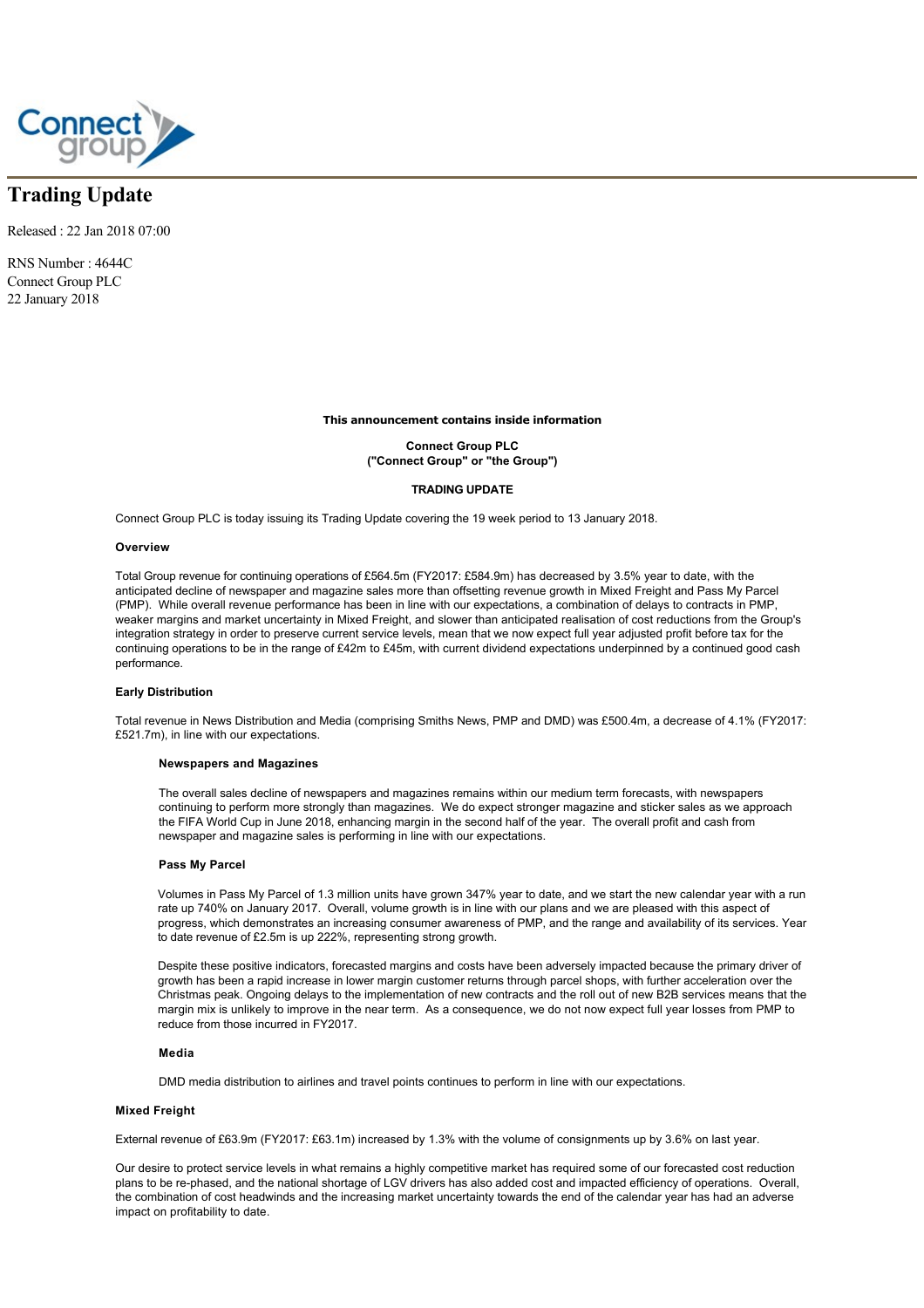Actions to address performance shortfalls are underway, including the introduction of new organisational structures that will improve efficiency of operations and depot management. We are also restructuring our commercial functions and making investments in additional experienced sales capability to drive profitable growth and enable opportunities arising from the Group's integrated capability.

In January 2018, we appointed Stuart Godman to the Executive Leadership Team as Commercial Director. Stuart joins from DX (Group) plc, bringing a wealth of experience in Mixed Freight to the Group. He will play a key role in the commercial development of the integrated business, focussing in the first instance on driving margin growth in Mixed Freight and PMP.

Looking ahead, we are confident that our profit recovery actions are gaining traction, however demand remains uncertain. As a result, the medium-term outlook continues to reflect both risk and opportunity in the wider market.

#### **Integration and business transformation**

The Group continues to make good progress with its integration and business transformation strategy.

In light of market conditions, we have determined that the new structures and ways of working associated with the business integration require careful introduction so as to ensure that there is no impact in the quality of our service. As a consequence, we have revisited the time frames for realising initial savings; while we remain confident of achieving our £15m targeted efficiencies over two years, we now expect the weighting to be greater in year two of the plan.

Work on reviewing the Group's longer term network and operating model is continuing. The next phase of the review will determine the optimum network for greater efficiency and growth, providing a clear picture of additional savings and business opportunities of a fully integrated operation. We expect to have completed this work before the end of the current financial year.

There has been no change in the underlying financial condition of the Group since the Preliminary financial results announcement on 26 October 2017.

The Group will announce its interim results for the six months ending 28 February 2018 on 1 May 2018.

## **Enquiries:**

**Connect Group PLC** Mark Cashmore, Chief Executive Officer David Bauernfeind, Chief Financial Officer [www.connectgroupplc.com](http://www.connectgroupplc.com)

**Buchanan** Richard Oldworth / Jamie Hooper [connect@buchanan.uk.com](mailto:connect@buchanan.uk.com) [www.buchanan.uk.com](http://www.buchanan.uk.com)

01793 563641

020 7466 5000

#### **About Connect Group**

Connect Group PLC is a UK based specialist distributor and a leading provider of distribution solutions in complex and fragmented markets. The Group's networks are focused on serving high drop density early morning deliveries, and the demands of mixed and irregular sized freight.

The Group's core businesses are each leading players in their markets:

### **Early Distribution**

Smiths News is the UK's largest newspaper and magazine wholesaling business with an approximate 55 per cent. market share. It distributes newspapers and magazines on behalf of the major national and regional publishers, delivering to approximately 27,000 customers across England and Wales on a daily basis. The speed of turnaround and density of Smiths News' coverage is critical to one of the world's fastest physical supply chains.

Pass My Parcel is a wholly owned Click & Collect service which leverages our combined networks to provide efficient solutions for online and high street retailers. Its network of parcelshops provides national consumer reach for deliveries and returns. Bespoke services for larger clients, serving their early morning and in-store requirements are a recent development in this rapidly evolving sector.

Dawson Media Direct supplies newspapers, magazines and inflight entertainment technology and content to over 80 airlines in 50 countries. Delivering to strict time windows with security accreditation, DMD serves the specialist needs of airlines and travel points in the UK and worldwide with printed and digital media.

# **Mixed Freight**

Tuffnells is a leading distributor of mixed and irregular freight, serving approximately 5,000 small and medium sized enterprises across the UK. Its network of 37 depots collects and delivers mixed parcel freight consignments, specialising in items of irregular dimension and weight ("IDW"), examples of which include bulky items, building materials and automotive parts. With a mix of local and national clients, Tuffnells completes up to 70,000 daily deliveries, offering a range of timed services that are responsive to customer demand.